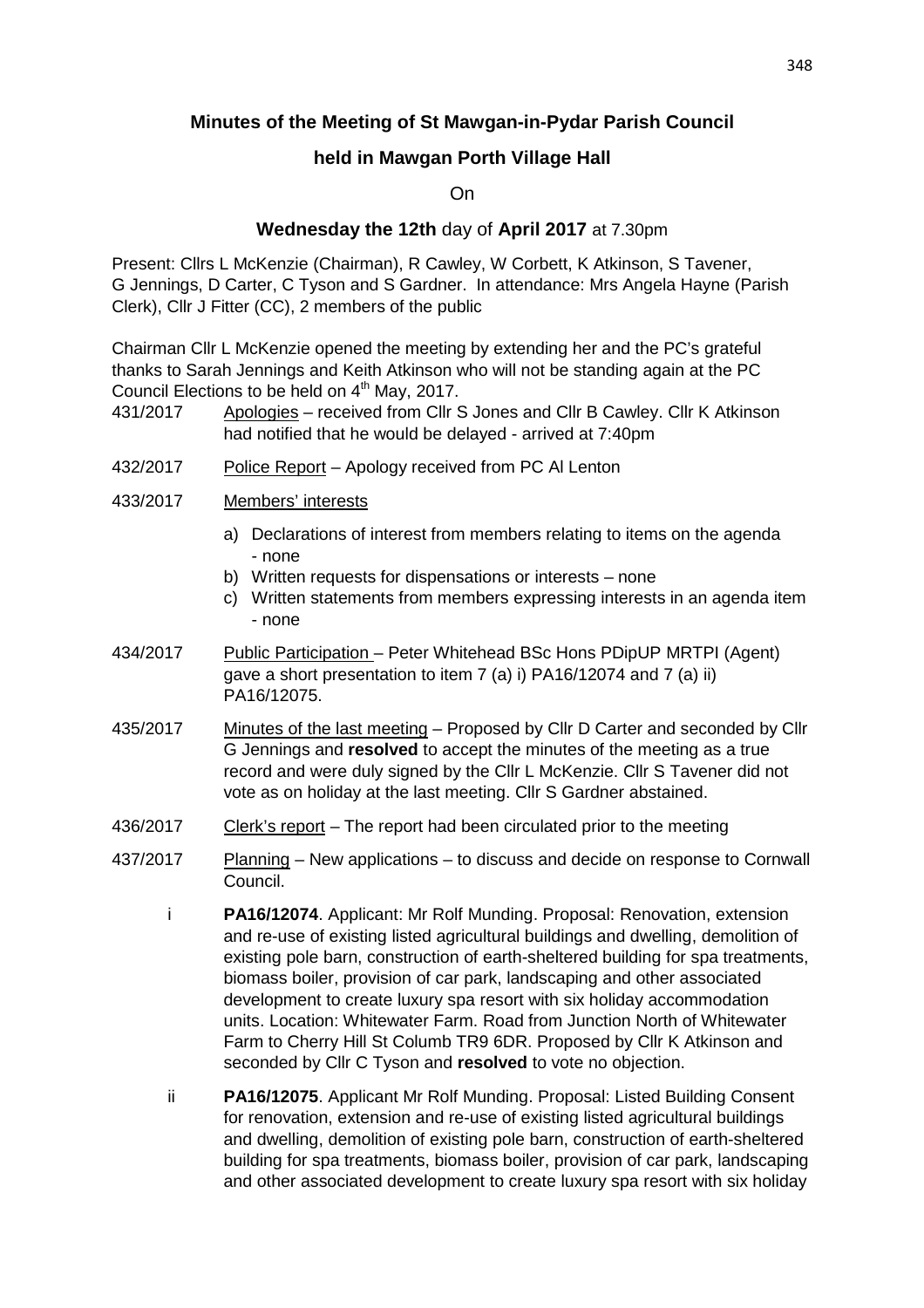accommodation units. Location: Whitewater Farm. Road from Junction North of Whitewater Farm to Cherry Hill St Columb TR9 6DR. The PC **resolved** no objection to this proposal in principle. Detailed considerations regarding the listed buildings would be a matter for the Conservation Officer and the Applicant.

- iii **PA17/02155**. Applicant: Mrs Avril Bales. Proposal: Notification of proposed works to a tree in a conservation area - Felling of Mimosa tree. Location: Greenbank, St Mawgan. Decided (see 7 (c) iv).
- iv **PA17/02209.** Applicant: Mr John Rawling. Proposal: Various works to trees within a conservation area. Location: Trevelyan, St Mawgan. To be decided under CC delegated authority
- v **PA17/02160**. Applicant: Mr Nigel Griffiths. Proposal: Removal of condition 6 (holiday occupancy) in respect of decision PA12/02093 dated 10.03.13 to allow the development of 8 dwellings without restriction on their occupancy. Location: The Riviera, Mawgan Porth Hill, Mawgan Porth. In the absence of any justification statement or any information regarding educational or affordable housing contributions it was proposed by Cllr K Atkinson and seconded by Cllr R Cawley and **resolved** to object to the application.
- vi **PA17/02040**. Applicant Mr Trevor Williams. Proposal: Retention of log cabin. Location: Accommodation Mawgan Porth Pools Lake, Retorrick Mill, Newquay. The PC recognized that the new owner of the site had been improving the facilities prior to re-opening the business. In the circumstances it was proposed by Cllr W Corbett and seconded by Cllr G Jennings and **resolved** to support a second three year temporary permission for the viability of the business to be demonstrated.
- vii **PA17/02323.** Applicant Mr Stephen Longden. Proposal: Tree works to fell two large Ash trees subject to a TPO and within a conservation area. Location: Moorland House, St Mawgan. To be decided under CC delegated authority.
- 438/2017 Any other planning applications received from Cornwall Council by the time of the meeting. None received.
- 439/2017 Advices and decisions by Cornwall Council circulated prior to meeting.
	- i. **PA17/00145/PREAPP Closed advice given** Applicant: Mr Alastair Sneddon. Location: Mawgan-In-Pydar Cp School, St Mawgan. Proposal: Preapplication advice for installation of ventilation system to reduce damp in building.
	- ii. **PA16/12154 APPROVED**. Applicant: Mr Harry Anscombe. Proposal: Single storey family dwelling. Location: New Farm Bungalow, Access to New Farm Bungalow, St Mawgan TR8 4HH
	- iii. **PA16/09323 REFUSED.** Applicant: Mr I Shorthouse. Proposal: Redevelopment of site to provide six holiday units and one replacement dwelling. Location: Marver Chalets, Mawgan Porth, TR8 4BB
	- iv. **PA17/02155** Decided not to make a TPO (TCA apps) Applicant: Mrs Avril Bales Location: Greenbank St Mawgan Newquay Cornwall TR8 4EW Proposal: Notification of proposed works to a tree in a conservation area - Felling of Mimosa tree.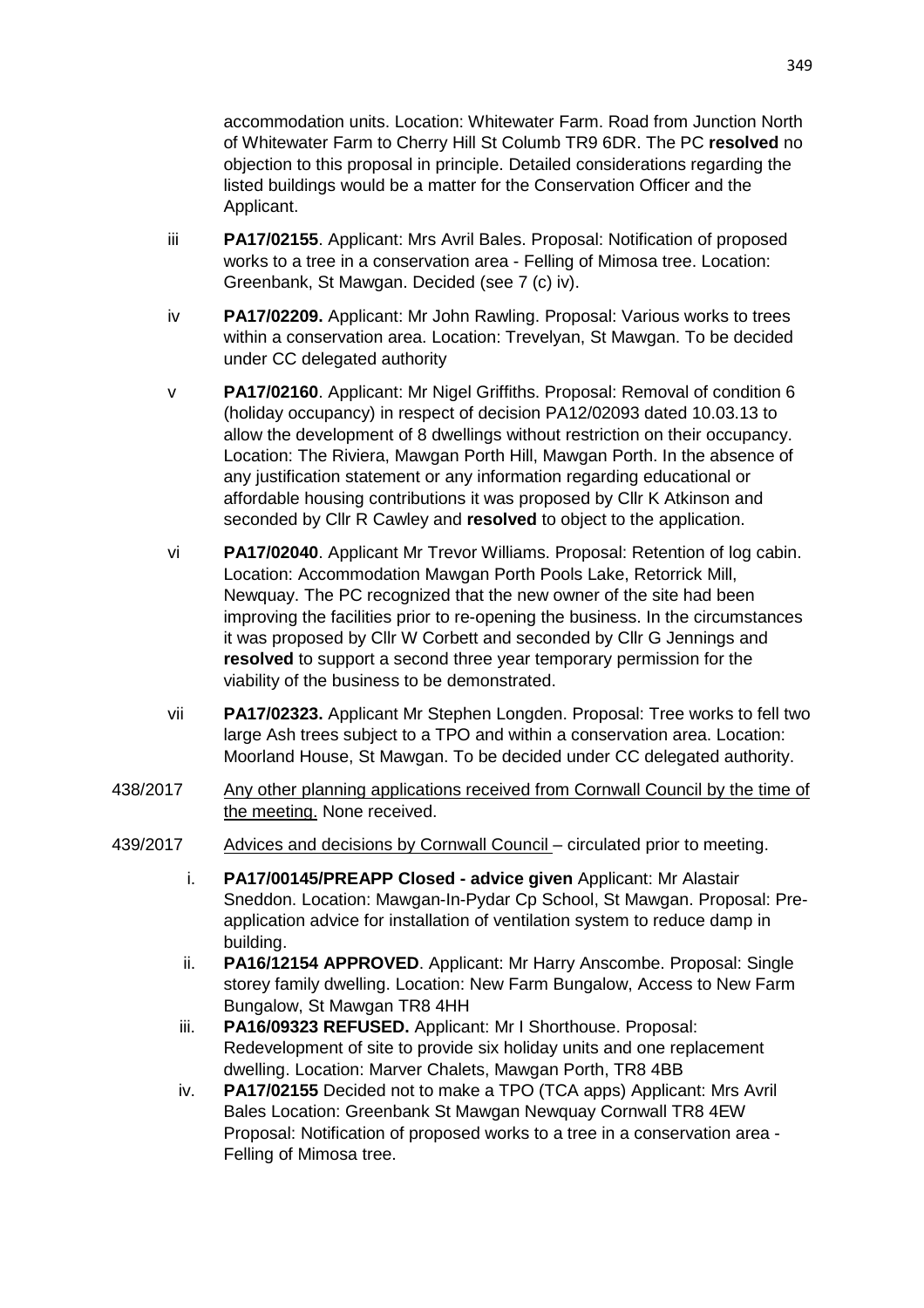- 440/2017 Planning Enforcement Issues The Clerk to follow up issues regarding Porth Farm with CC Case Officer.
- 441/2017 Working groups
	- (a) Amenities Cllr L McKenzie informed the PC that a satisfactory RoSPA report regarding the Play Equipment at St Mawgan Playing Field had been received.
		- i) Dog Bin to agree to purchase a replacement 35 ltr Dog Bin at the entrance of Carnanton Woods, St Mawgan Car Park. It was proposed by Cllr W Corbett and seconded by Cllr C Tyson and **resolved** that the clerk liaise with Cllr G Jennings to achieve best price and to be replaced as a matter of urgency.
		- ii) Burial Ground Advised that Lillian Maude Harris (also known as Lillian Tremain) was to be interred at St Mawgan Cemetery on  $13<sup>th</sup>$  April at 2.30pm
	- (b) Transport and rights of way to receive reports. Standing Order 3 (e)was suspended to allow Cllr Fitter to report that a car causing an obstruction below the new double yellow lines at the top of Long Lane had been reported to Police.

Standing Orders were resumed.

- i) Footpaths a date was set ( $27<sup>th</sup>$  April) for the Working Group to walk the footpaths and report their findings.
- ii) St Mawgan Village Verges and Hedgerows **Standing Order 3(e) was suspended** to allow Cllr Fitter to report that work had been undertaken and thanks were due to Rachel Tatlow (Highway and Maintenance Manager, Cormac Ltd).

**Standing orders resumed**.

It was **resolved** that the Clerk to thank her for the work that has already been undertaken, and to ascertain the stance regarding householders' reluctance to respond to a notice to 'cut back'. Also, to request the detail of future programme of works to prevent overgrowth.

(c) Beach and Environment - report circulated by Cllr S Tavener regarding RNLI contribution.

 Noted proposed date of pyrotechnic display on Mawgan Porth Beach -  $15^{th}$  May, 2017.

- i) Beach Clean to agree to retrospective Beach Cleaning to begin from 1<sup>st</sup> April, the start date of the Easter Holidays. Proposed by W Corbett and seconded by Cllr S Tavener and **resolved** to accept. **Standing Orders 3(e) was suspended** to allow Cllr Fitter to report that there will be no changes to the collection of waste from the Beach at Mawgan Porth Beach, has had been feared. **Standing Orders resumed**.
- 442/2017 St Mawgan Community Hall report circulated. P Roberts BA (Hons) has taken on the role of Treasurer, and also joining as a Trustee of the Hall. Matters of previous concern are now being addressed.
- 443/2017 Specific Issue Neighbourhood Plan Cllr K Atkinson hoped support would be generated from the forthcoming Annual Assembly of Electors